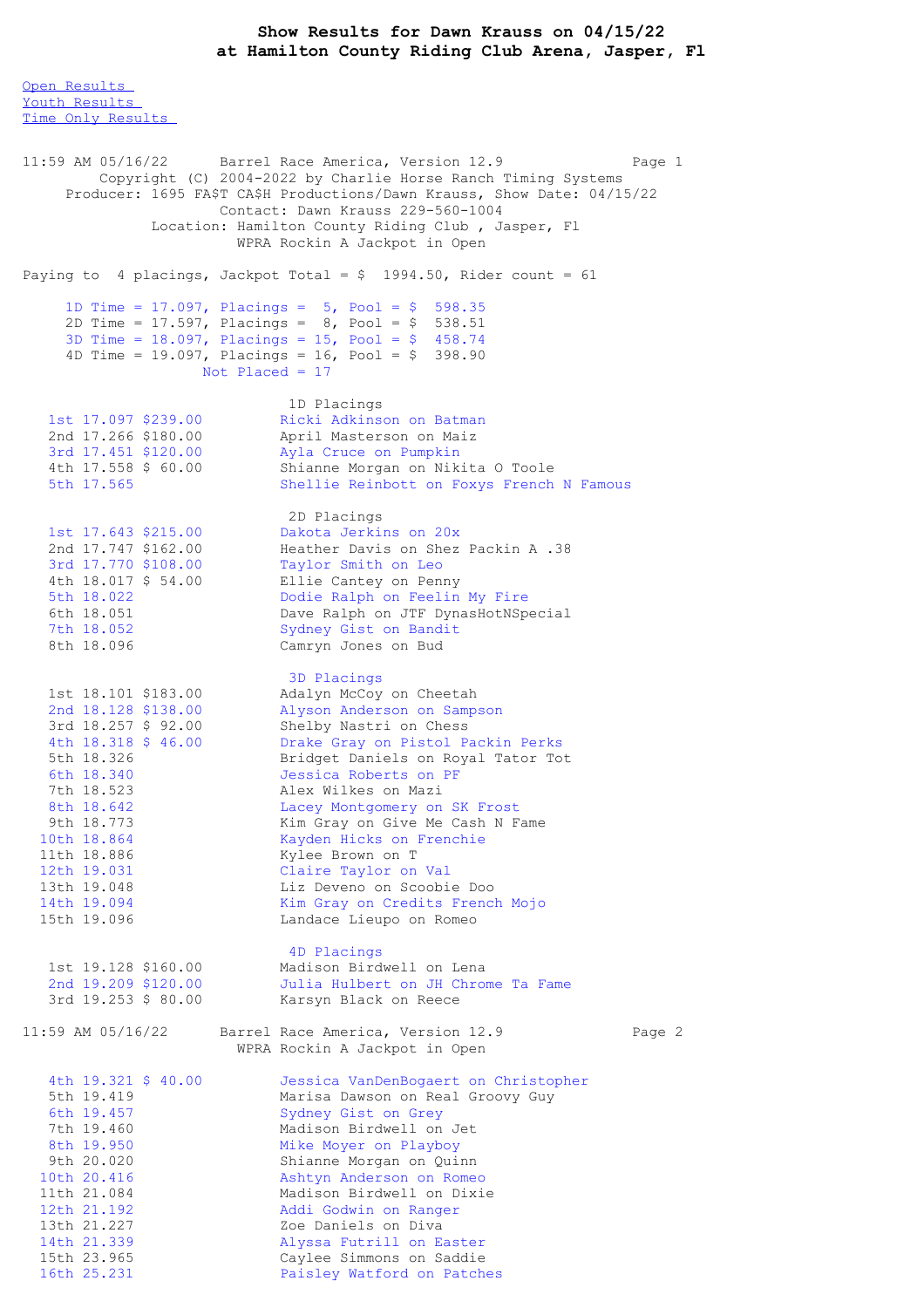| N/T<br>999.990<br>N/T<br>999.990<br>999.990<br>N/T<br>N/T<br>999.990<br>N/T<br>999.990<br>N/T<br>999.990<br>N/T<br>999.990<br>N/T<br>999.990<br>N/T<br>999.990                                                                                          | Shellie Reinbott on JTF WeeOuickToFire<br>Ricki Adkinson on Madea<br>Lexi Shea on Jack<br>Lexi Shea on Goose<br>Lauren Allen on Speedy<br>Fallon Ratliff on Frosting Ta Fame<br>Sydney Gist on BeduinosBoogieShake<br>Dave Ralph on Im Mint ToBe Special<br>Gracie Hicks on Reba           |        |
|---------------------------------------------------------------------------------------------------------------------------------------------------------------------------------------------------------------------------------------------------------|--------------------------------------------------------------------------------------------------------------------------------------------------------------------------------------------------------------------------------------------------------------------------------------------|--------|
| N/T<br>999.990<br>N/T<br>999.990<br>N/T<br>999.990<br>N/T<br>999.990<br>999.990<br>N/T<br>N/T<br>999.990<br>N/T<br>999.990<br>N/T<br>999.990                                                                                                            | Karsyn Black on Mazi<br>Shianne Morgan on UGA Dosido Ivory<br>Cindy Moyer on Wiskey<br>Lily Tullis on Hank<br>Rilyn Selph on Ruby<br>Ayla Cruce on Tater<br>Sheri Nastri on Barbie<br>Lacey Hebb on Trouble                                                                                |        |
| 11:59 AM 05/16/22                                                                                                                                                                                                                                       | Barrel Race America, Version 12.9<br>Rockin A Jackpot in Youth                                                                                                                                                                                                                             | Page 1 |
|                                                                                                                                                                                                                                                         | Paying to 3 placings, Jackpot Total = $$448.00$ , Rider count = 32                                                                                                                                                                                                                         |        |
|                                                                                                                                                                                                                                                         | 1D Time = 17.451, Placings = $3$ , Pool = \$ 134.40<br>2D Time = 17.951, Placings = $2$ , Pool = \$ 120.96<br>3D Time = $18.451$ , Placings = $4$ , Pool = $$$ 103.04<br>4D Time = 19.451, Placings = 12, Pool = $$89.60$<br>Not Placed = $11$                                             |        |
| $1st$ 17.451 \$ 58.00<br>2nd 17.907 \$ 44.00<br>3rd 17.917 \$ 32.00                                                                                                                                                                                     | 1D Placings<br>Ayla Cruce on Pumpkin<br>Kayden Hicks on Frenchie<br>Karsyn Black on Mazi                                                                                                                                                                                                   |        |
| $1st$ $18.254$ \$ $67.00$<br>2nd 18.336 \$ 54.00                                                                                                                                                                                                        | 2D Placings<br>Rilyn Selph on Ruby<br>Lacey Montgomery on SK Frost                                                                                                                                                                                                                         |        |
| 1st 18.456 \$ 44.00<br>2nd 18.784 \$ 34.00<br>3rd 19.128 \$ 25.00<br>4th 19.419                                                                                                                                                                         | <b>3D Placings</b><br>Ellie Cantey on Penny<br>Adalyn McCoy on Cheetah<br>Madison Birdwell on Lena<br>Marisa Dawson on Real Groovy Guy                                                                                                                                                     |        |
| 1st 19.499 \$ 39.00<br>2nd 19.638 \$ 30.00<br>3rd 19.727 \$ 22.00<br>4th 19.868<br>5th 19.921<br>6th 21.022<br>7th 21.284<br>8th 21.583<br>9th 22.859<br>10th 22.882                                                                                    | 4D Placings<br>Claire Taylor on Val<br>Madison Birdwell on Jet<br>Landace Lieupo on Romeo<br>Ashtyn Anderson on Romeo<br>Brooklyn Selph on Rusty<br>Alyssa Futrill on Easter<br>Lillian Hoover on Reese<br>Addi Godwin on Ranger<br>Baylee Hudgins on Minnie<br>Paisley Watford on Patches |        |
| 11th 22.886<br>12th 27.234<br>N/T<br>999.990<br>N/T<br>999.990<br>N/T<br>999.990<br>N/T<br>999.990<br>N/T<br>999.990                                                                                                                                    | Madison Birdwell on Dixie<br>Jaxson Allen on Sayla<br>Ayla Cruce on Tater<br>Gracie Hicks on Reba<br>Alex Wilkes on Mazi<br>Lauren Allen on Speedy<br>Caylee Simmons on Saddie                                                                                                             |        |
| N/T<br>999.990<br>N/T<br>999.990<br>N/T<br>999.990<br>N/T<br>999.990<br>N/T<br>999.990<br>N/T<br>999.990                                                                                                                                                | Lexi Shea on Goose<br>Lily Tullis on Hank<br>Lexi Shea on Jack<br>Camryn Jones on Bud<br>Bridget Daniels on Royal Tator Tot<br>Callie Hoover on Polly                                                                                                                                      |        |
| 11:59 AM 05/16/22                                                                                                                                                                                                                                       | Barrel Race America, Version 12.9<br>Time Only Jackpot in Time Only                                                                                                                                                                                                                        | Page 1 |
| Paying to 1 placings, Jackpot Total = $$ 0.00$ , Rider count = 1                                                                                                                                                                                        |                                                                                                                                                                                                                                                                                            |        |
| 1D Time = $999.990$ , Placings = 0, Pool = \$<br>0.00<br>2D Time = $1000.490$ , Placings = 0, Pool = \$<br>0.00<br>3D Time = $1000.990$ , Placings = 0, Pool = \$<br>0.00<br>4D Time = $1001.990$ , Placings = 0, Pool = \$<br>0.00<br>Not Placed = $1$ |                                                                                                                                                                                                                                                                                            |        |